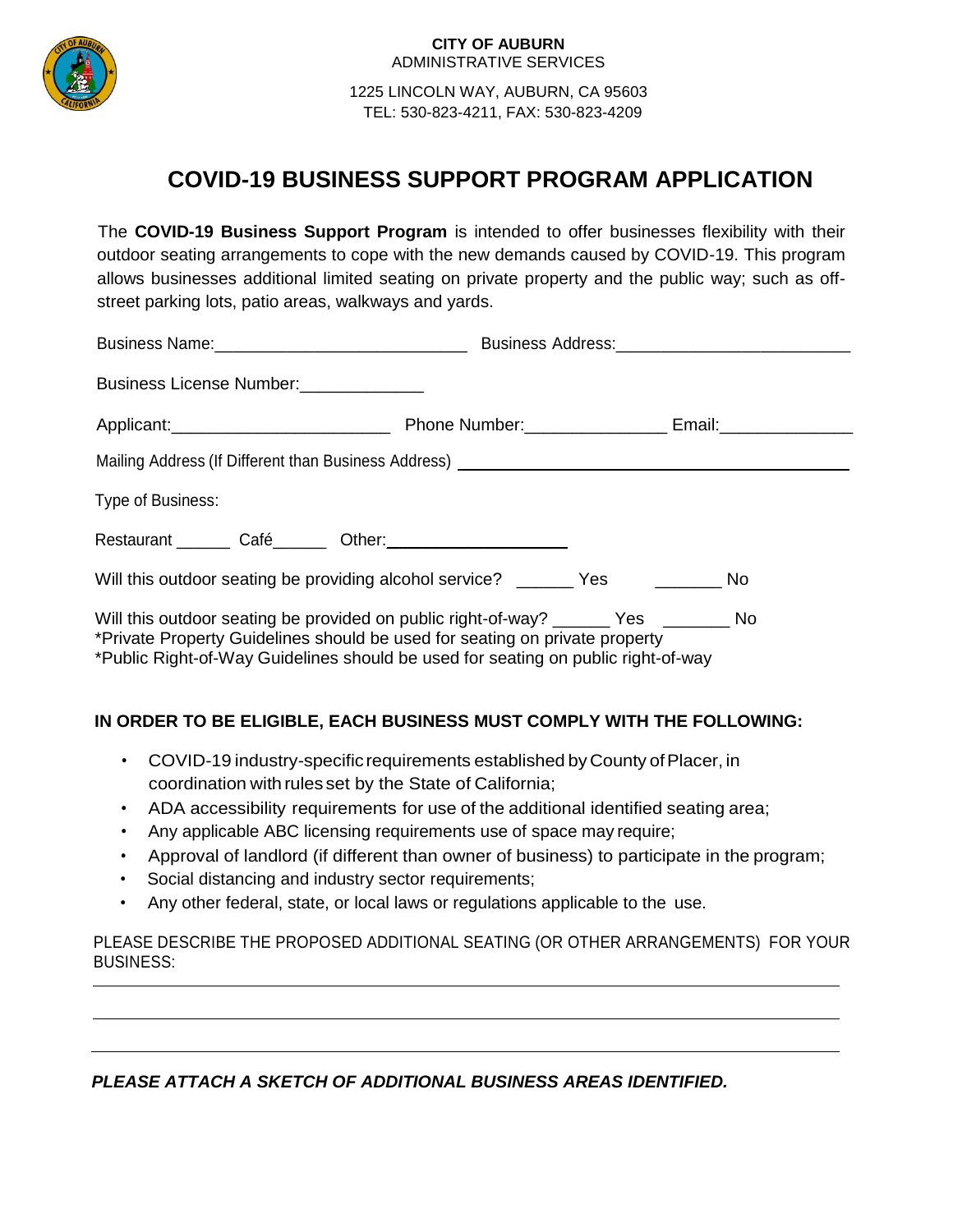

 1225 LINCOLN WAY, AUBURN, CA 95603 TEL: 530-823-4211, FAX: 530-823-4209

ANTICIPATED START DATE OF PROGRAM:\_\_\_\_\_\_\_\_\_\_\_\_

THESE ADDITIONAL TERMS APPLY FOR THE DURATION OF THE PROGRAM:

- The City may deny the proposed plan for failure to comply with the requirements of this program or federal, state, or local laws or regulations;
- For liability and ABC considerations, adjacent or additional space use must be on the same parcel or an adjacent parcel owned by the same party or a parent or subsidiary of the party;
- Program may be extended based on City staff's review of operational impacts and need;
- The City may revoke temporary approval for any business failing to abide by program requirements and in order to maintain compliance with County of Placer and State of California industry sector requirements and/or federal, state, or local law or regulations.

This application must be signed by a person who can legally bind the business. By signing here, submitting this application, and participating in the Business Support During COVID-19 Program, the business for which this application is submitted agrees to indemnify, defend, and hold harmless the City, its officers, employees, agents, and volunteers, from and against any and all claims, losses, damages, suits, liabilities, and costs of any kind (including, but not limited to, reasonable attorneys' fees) which may arise from or relate to: (1) the City's approval of this application and any determinations related thereto, and (2) any operation, use, or related activity authorized by or under the approval of this application. Signing and submitting this application also indicates acknowledgement, understanding, and adherence to City of Auburn and State guidelines pursuant to the Covid 19 pandemic and of the terms and conditions of this program and the requirements herein.

Signed: \_\_\_\_\_\_\_\_\_\_\_\_\_\_\_\_\_\_\_\_\_\_\_\_\_\_\_\_\_\_\_\_\_

Date: \_\_\_\_\_\_\_\_\_\_\_\_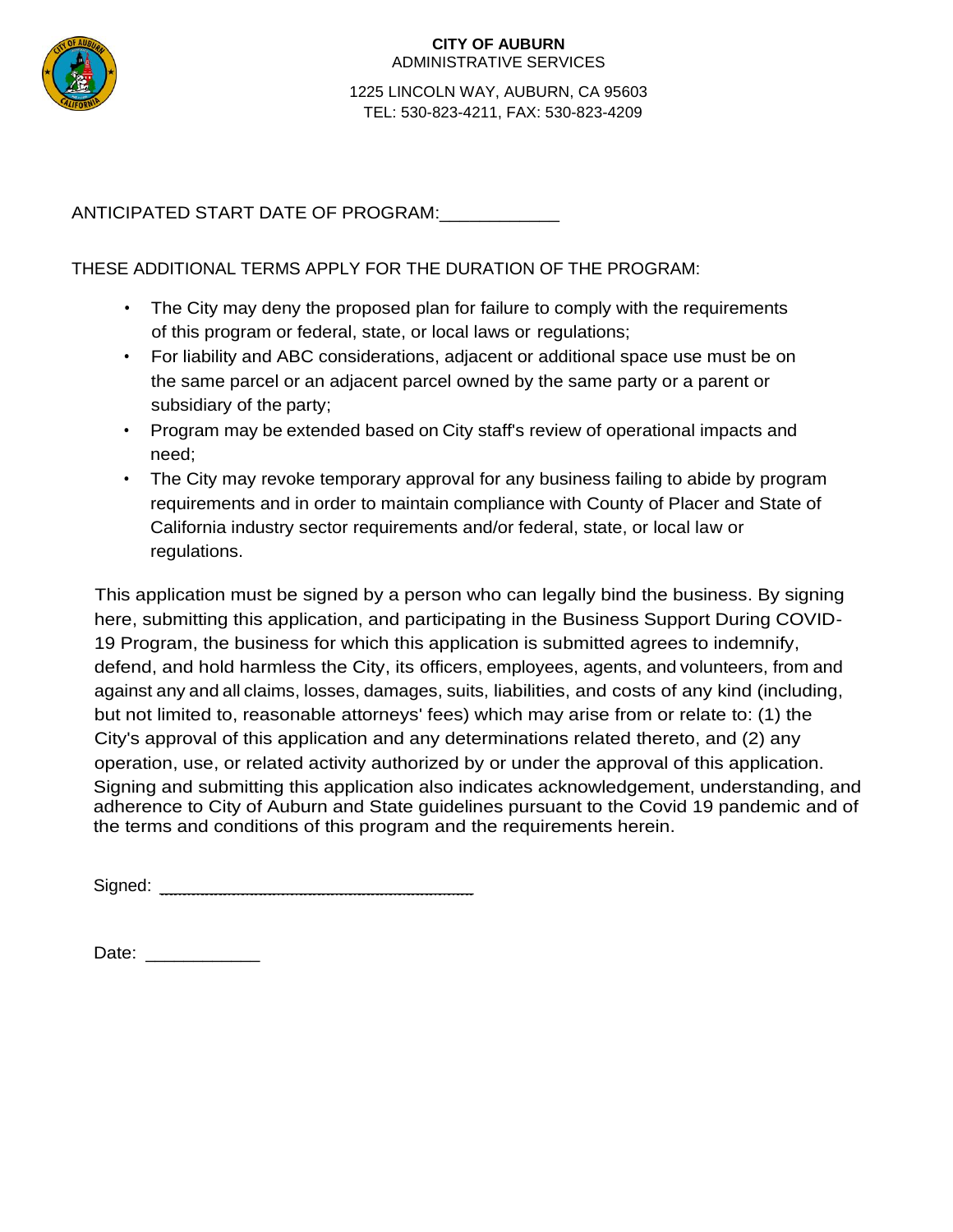

 1225 LINCOLN WAY, AUBURN, CA 95603 TEL: 530-823-4211, FAX: 530-823-4209

## **COVID-19 BUSINESS SUPPORT PROGRAM GUIDELINES (PUBLIC RIGHT-OF-WAY)**

The City of Auburn has developed this COVID-19 Business Support Program (the "Program") to assist our businesses in providing expanded outdoor commercial space. The Program is temporary and is specifically intended for businesses who want to create their own outdoor commercial areas in the public right-of-way. These areas will be under the sole control of the applicant. Eligible businesses are those businesses with an active business tax certificate from the City of Auburn and with all other necessary permits, licenses, and other authorizations from the State of California, Placer County, and the City of Auburn.

This Program will only be in effect for so long as the declared local emergency is in effect and may be modified or rescinded at an earlier date. Except as modified herein, all conditions in and approvals of permits, licenses, and other authorizations issued by the City of Auburn, and any other law or regulation applicable to the use, shall continue in full force and effect. When this Program is no longer in effect, all such conditions and approvals in permits, licenses, and other authorizations, and all such laws and regulations, modified herein shall continue unmodified.

The following documents are required in order to determine Program eligibility for outdoor commercial uses in the City of Auburn:

- Signed COVID-19 Business Support Program Application
- Initialed COVID-19 Business Support Program Specific Requirements
- Provide a Site Plan diagram of proposed outdoor business lay-out
- $\bullet$

Public Works Requirements:

- Completed Encroachment Application Form
- Provide a Certificate of Liability Insurance with Endorsement (City of Auburn endorsed on Certificate and applicable Downtown Business Association or Old Town Business Association)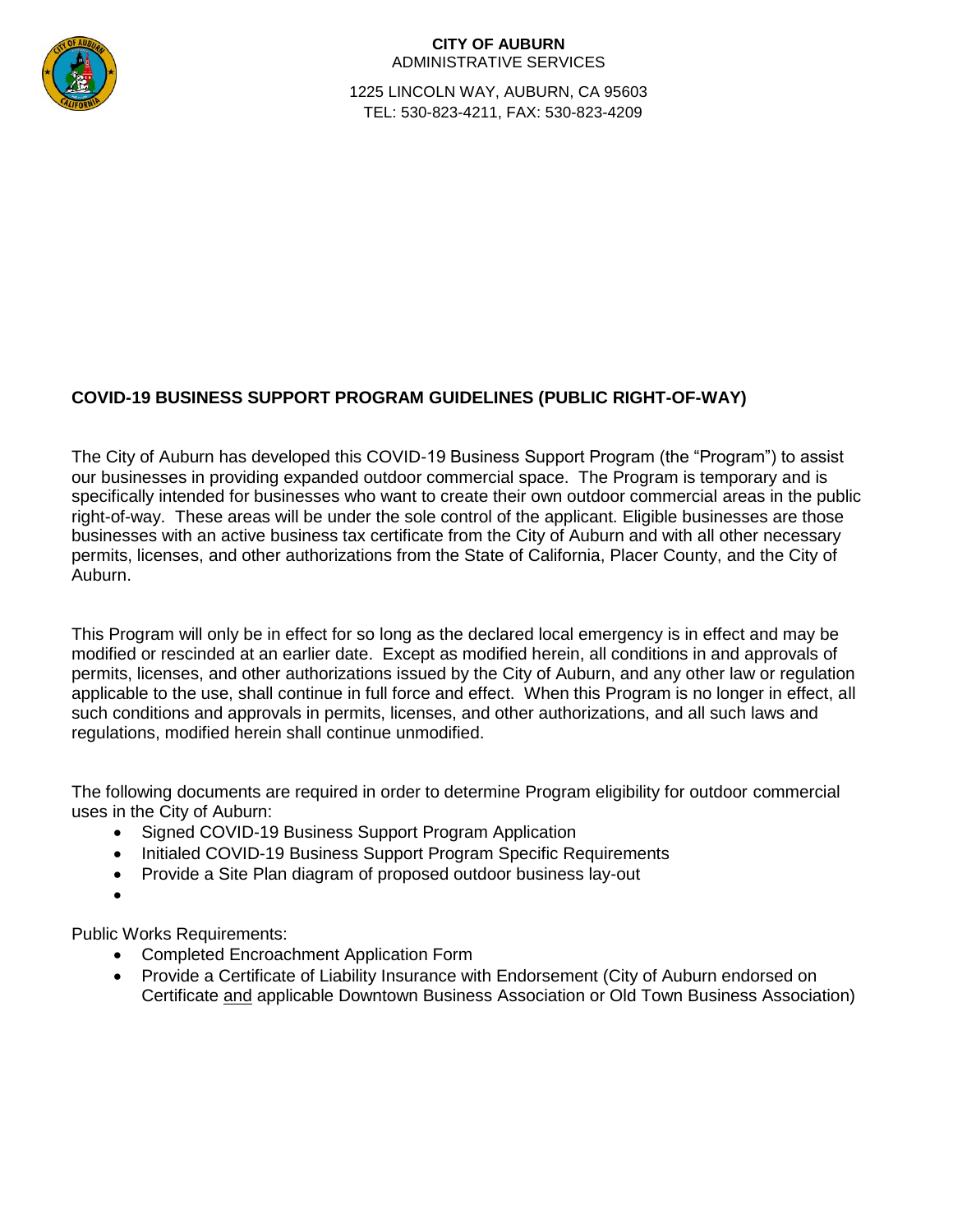

 1225 LINCOLN WAY, AUBURN, CA 95603 TEL: 530-823-4211, FAX: 530-823-4209

## **COVID-19 BUSINESS SUPPORT PROGRAM SPECIFIC REQUIREMENTS:**

Initial the Following Conditions of Use: Outdoor business uses located in the public right-of-way during the COVID-19 Public Health Emergency must meet certain standards and conditions of use. Please read and initial to indicate the proposed site meets these requirements:

**Public Right-of-Way:** Outdoor use may include on-street parking spaces, street and street shoulder, alley, etc.;

Adequate Clearance for Social Distancing: Any outdoor table and seating must maintain a minimum sidewalk clearance and pedestrian through zone of 6-feet from any physical obstruction to allow pedestrians to maintain adequate social distancing when passing by patrons at a table;

Seating Area Allowance for Social Distancing: The seating provided shall allow for patrons to maintain a minimum 6-foot social distance from the nearest group of other patrons seated in the same area;

**Site Maintenance:** Seating areas shall be maintained free of litter, refuse and debris. The area shall be scrubbed and mopped to remove any food or drink stains on a daily basis by the permittee. Such cleaning shall be in accordance with the City's Storm Water Management and Discharge Control Program, which prohibits any discharge other than storm water into the storm water drainage system. Failure to maintain the site shall be cause to terminate this authorization;

**Structural Safety:** Unless exempted by the California Building Code, plan documents submitted under this Program for any equipment or appurtenances shall bear the stamp and wet signature of an architect or a civil or structural engineer licensed by the State of California;

ADA Compliance: Permittee shall comply with all requirements of the Americans with Disabilities Act and provide sufficient clearance and walkway space to allow safe access and egress. 5% (no less than 1) of dining seating shall be accessible. Tops of tables shall be 26"-30" high, and clear floor space and knee clearance shall be provided. Accessible seating clear floor space shall be sloped no more than 2% in any direction. If multiple accessible dining spaces are required, they shall be distributed throughout the tables. Doors/gates shall provide 34" clear openings, with a 10" smooth surface on the push side;

**Path of Travel:** A means of egress and a compliant path of travel is required;

**Term:** The authorization is valid until the declared local emergency has ended. The term may be extended or terminated at the City's sole discretion;

\_\_\_\_ **Termination or Denial:** The City reserves the right to revoke or deny authorization for a business that (i) creates an obstruction to, or causes congestion of, pedestrian or vehicular traffic if it finds the installation represents a danger to the health, safety or general welfare of the public (ii) violates the requirements of the Program, the Governor's Executive Orders, the Placer County Health Orders, or other applicable laws or regulations;

\_\_\_\_ **Permanence:** No permanent improvements, items, or structures shall be installed on City of Auburn property;

**Removal:** Applicant agrees to discontinue use immediately and remove all temporary improvements, items, structures, materials, tables, fencing, and other things within 48 hours of notification by the City or an application for permanent use shall be made and associated fees shall be paid. Types of applications required may include, but are not limited to: historic design review, civic design review, encroachment permits, and building permits. Acceptance of applications does not guarantee approval;